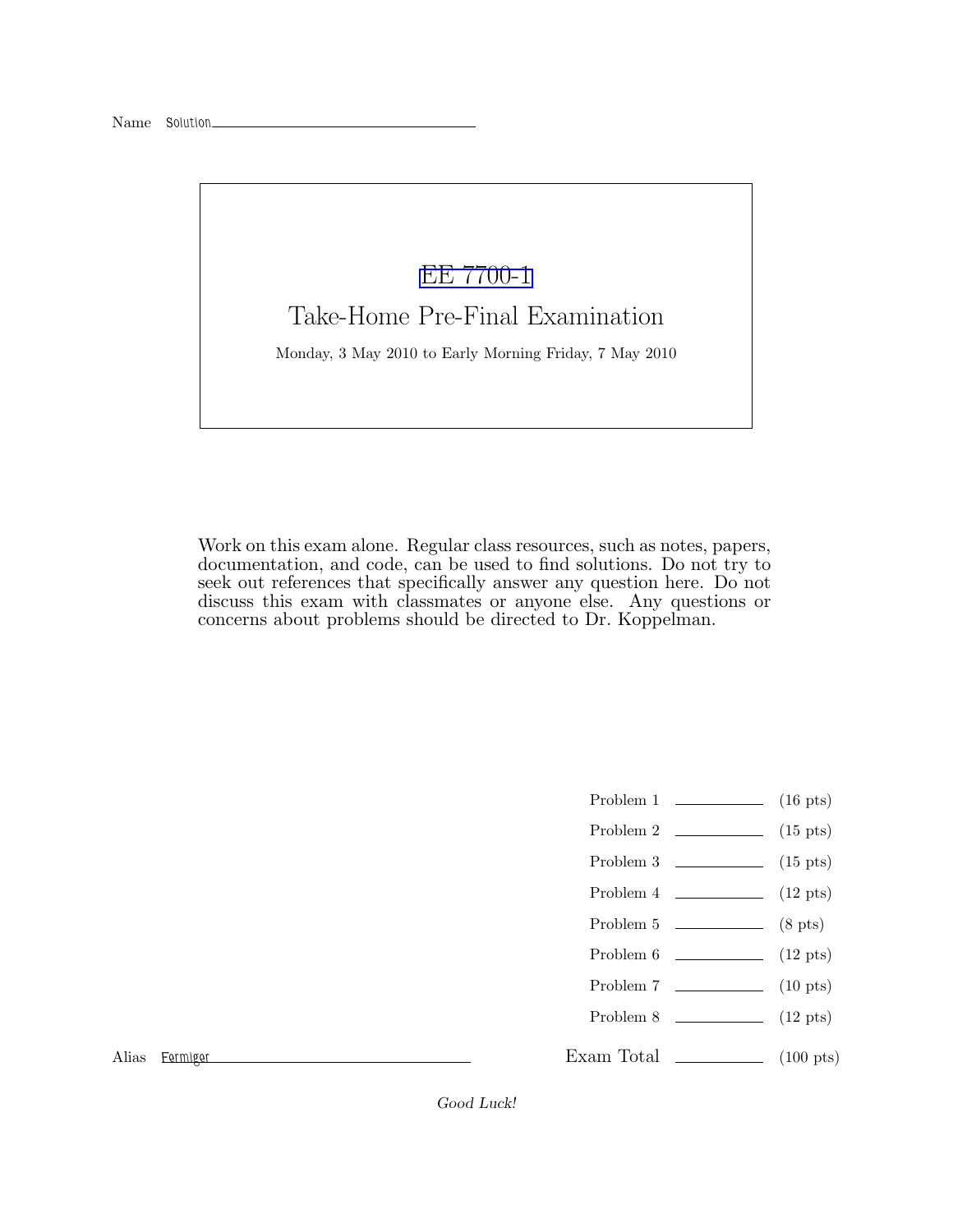Problem 1: [16 pts] The cuda kernel below performs a binary search on a table and uses the value found to perform a calculation. At the beginning of the kernel the table is copied to shared memory and the binary search operates on that copy.

```
__constant__ float *stable; // Some sorted table.
__constant__ float *targets;
__constant__ float *results;
__constant__ int block_size_lg;
const int list_size_lg = 11;
__global__ void bsearch()
{
  const int idx = blockIdx.x * blockDim.x + threadIdx.x;
  const int tsize = 1 \lt\lt list_size_lg;
  const int my_start = threadIdx.x << ( list_size_lg - block_size_lg );
  const int my_share = 1 << ( list_size_lg - block_size_lg );
  const int my_stop = my_start + my_share;
 // Copy stable to shared memory.
  __shared__ float stable_copy[tsize];
  for ( int i=my_start; i<my_stop; i++ ) stable_copy[i] = stable[i];
  __syncthreads();
  int ti = 0; // Table indexed, used in binary search.
  const float target = targets[idx];
  // Perform binary search to find closest element to target.
  for ( int tree_level = list_size_lg - 1; tree_level >= 0; tree_level-- )
   {
      const int ti_maybe = ti | ( 1 << tree_level );
      const float elt = stable_copy[ti_maybe];
     if ( target < elt ) continue;
     ti = ti_maybe;}
  // A calculation using the value that was found.
  const float diff = stable\_copy[ti] - target;results[idx] = diff * diff;}
```
Continued on next page.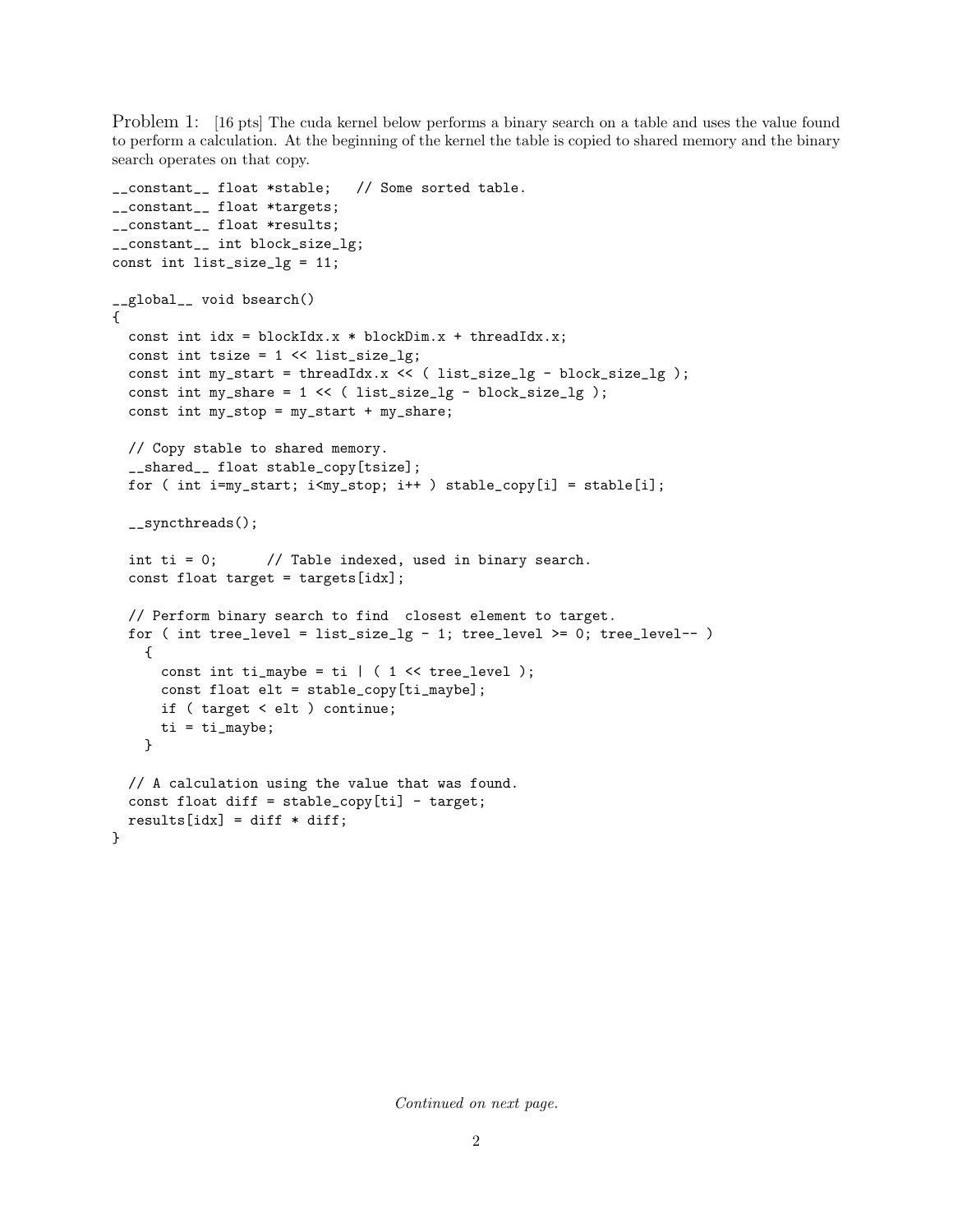(a) Suppose the kernel is launched in a grid of just one block, and the block size is 256, the value of list\_size\_lg is 11, and the kernel is run on a GPU of compute capability 1.3 as described by the CUDA Programming Guide 3.0. What is the total amount of requested global memory data per thread?

The thread accesses global memory to retrieve a value of targets and several values of stable.

The index to the array targets is of the form  $C + threadIdx.x$ , where C is the same for all threads in a block. (That, of course, means that C is the same for all threads in a half-warp, which is what's important here.) Because the address is in this form consecutive threads will accesses consecutive elements and so the accesses will be coherent. The size of an element of targets is four bytes. Memory requests are prepared for half-warps, and the half warps here need  $16 \times 4 = 64$  bytes of data which can be satisfied by a single request. In summary, the access to targets needs four bytes per thread and fortunately results in requests that bring in four bytes per thread (via a single 64-byte request serving 16 threads).

The index to the array stable is of the form  $C + i + 8 * t$  hreadIdx.x, where i is the loop iterator. (The stride, 8, is 2 listsizelg−blocksizelg.) Rather than accessing consecutive elements of stable, threads access elements at a stride of 8 (meaning every eighth element). Since the element size is 4 consecutive threads will access elements that differ in address by 32 bytes. The minimum request size is 32 and the maximum is 128. A request of size 32 would bring data for one thread (with 28 of the 32 bytes,  $\frac{7}{8}$  going unused), a request of size 64 would bring in data for two threads, but that would still leave  $\frac{7}{8}$  unused. Since the amount of waste is not a function of size, it would make sense for the load unit to issue 128-byte requests, satisfying 4 threads. It would take four such requests to satisfy a half warp. In summary the access to  ${\tt stable}$  needs  $8\times 4=32$  bytes but results in requests with a combined size of 256 bytes per thread.

To answer the question, the total data requested per thread is  $4 + 256$  bytes per thread. (The threads actually need  $4 + 32$  bytes each.)

(b) Explain why the global memory access pattern is wasteful and show how it can be improved with a code modification.

Accesses to stable are not sequential. Each half warp generates sixteen requests instead of 1. The solution is to increment i by the block size (or some other value that would result in consecutive threads accessing consecutive items). A possible solution appears below:

```
int pf\_idx = threadIdx.x;for ( int i=0; i<my_share; i++ )
 {
    stable_copy[pf_idx] = stable[pf_idx];
    pf_idx += blockDim.x;
 }
```
(c) Would a texture cache improve access to stable? Explain, and be specific referring to values of idx and i in your explanation.

Yes, because even though the entire block of data brought into the texture cache would not be used in the first i iteration, it would presumably be available for subsequent iterations. Also, the scattered accesses would not require multiple issues of the same instruction.

(d) The amount of serialization (the need to take extra cycles to issue instructions) due to shared memory access varies with the value of tree\\_level. Let a serialization degree of 0 indicate no serialization, meaning that instructions do not spend any extra time in a core, a 1 means one extra cycle (because memory instructions must be issued in two passes), etc. Plot the best-case and worst-case serialization degrees  $(y\text{-axis})$  versus tree\_level  $(x\text{-axis})$ . Hint: In the best case the value of target is the same for all threads.

Do this for a device of compute capability 1.3.

First, note that the shared memory bank number being accessed in stable copy[ti maybe] is the four least-significant bits of ti maybe.

Recall that there will be no serialization (in 1.3 or 2.0) if all threads in a half warp access the same shared address or if each accesses data in a different bank.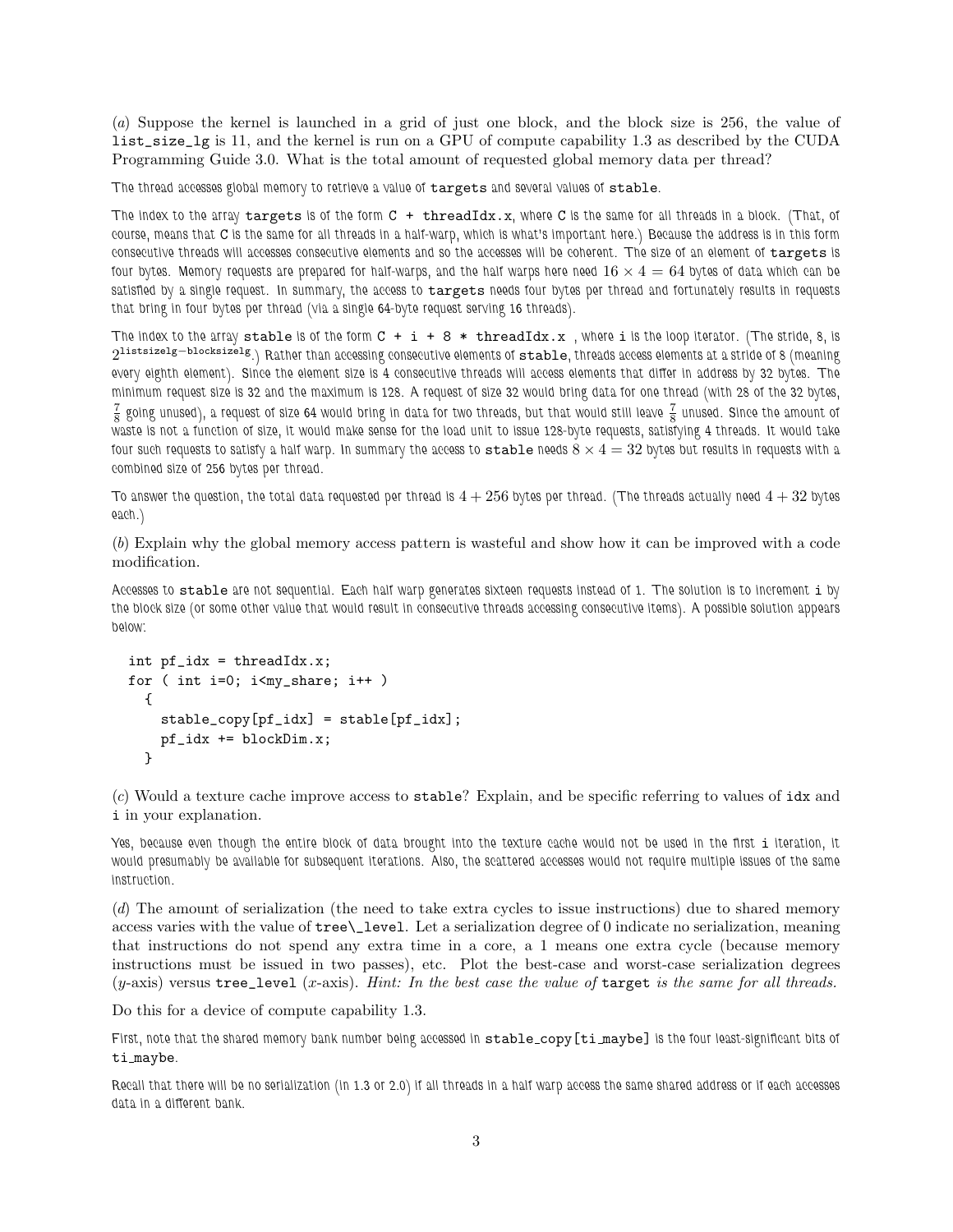Best Case: For the best case all threads read the same value of target, and so are all reading the same shared memory location. That special case, called broadcasting, can be done without serialization. Grading Note: A better question would have been: the best case given that all values of target are distinct.

Worse Case: For the worst case we need to have all threads in a half warp accessing the same bank (maximizing conflict) and accessing at least two different addresses (avoiding the efficiently handled broadcast special case).

The four least significant bits of  $t$ i maybe will be zero up until the last four iterations. For the worst case scenario at least one thread per half warp must have a different target < elt outcome than the others in the first iteration. That will result in two different addresses to the same bank, and 15 extra cycles per half warp in devices of capability 1.3 or lower. (Even if there are only two different addresses.)

This serialization will continue to be present, no mater subsequent target < elt outcomes, until the last four iterations. The last four iterations could spread accesses over multiple banks, reducing serialization. That would normally be good, but here we are trying to achieve the worst case, and so we need to force all threads to use the same bank. That can be done by choosing target[threadIdx.x] so that in the last four iterations the target < elt outcomes are identical for all threads in a half warp.

The resulting execution would have a serialization of 15.

(e) Repeat the problem above for Fermi, that is a device of compute capability 2.0.

In Fermi two reads to the same bank and to the same address (referred to as a multicast) can complete without serialization. (For earlier devices all addresses had to be identical to avoid serialization with multiple accesses to the same bank.)

To achieve the worst case we need to generate as many distinct addresses as possible. That would happen by spreading target values out. If that's done there would be no serialization in the first iteration, serialization of 1 in the second, 3 in the third, it would reach a maximum of 15. In the last four iterations the target < elt outcomes would have to be identical to avoid spreading the accesses out.

A plot of serialization vs. tree\_level appears in the ASCII art graph below.

tree\_level

| i              |               |                |                |    |     |
|----------------|---------------|----------------|----------------|----|-----|
| i              | Serialization |                |                |    |     |
| V              | 0             | 1              | 3              | 7  | 15  |
| 10             | <b>BW12</b>   |                |                |    |     |
| 9              | B             | W <sub>2</sub> |                |    | W1  |
| 8              | B             |                | W <sub>2</sub> |    | W1  |
| $\overline{7}$ | B             |                |                | W2 | W1  |
| 6              | B             |                |                |    | W12 |
| 5              | B             |                |                |    | W12 |
| 4              | B             |                |                |    | W12 |
| 3              | B             |                |                |    | W12 |
| 2              | B             |                |                |    | W12 |
| $\mathbf 1$    | B             |                |                |    | W12 |
| ი              | Β             |                |                |    | W12 |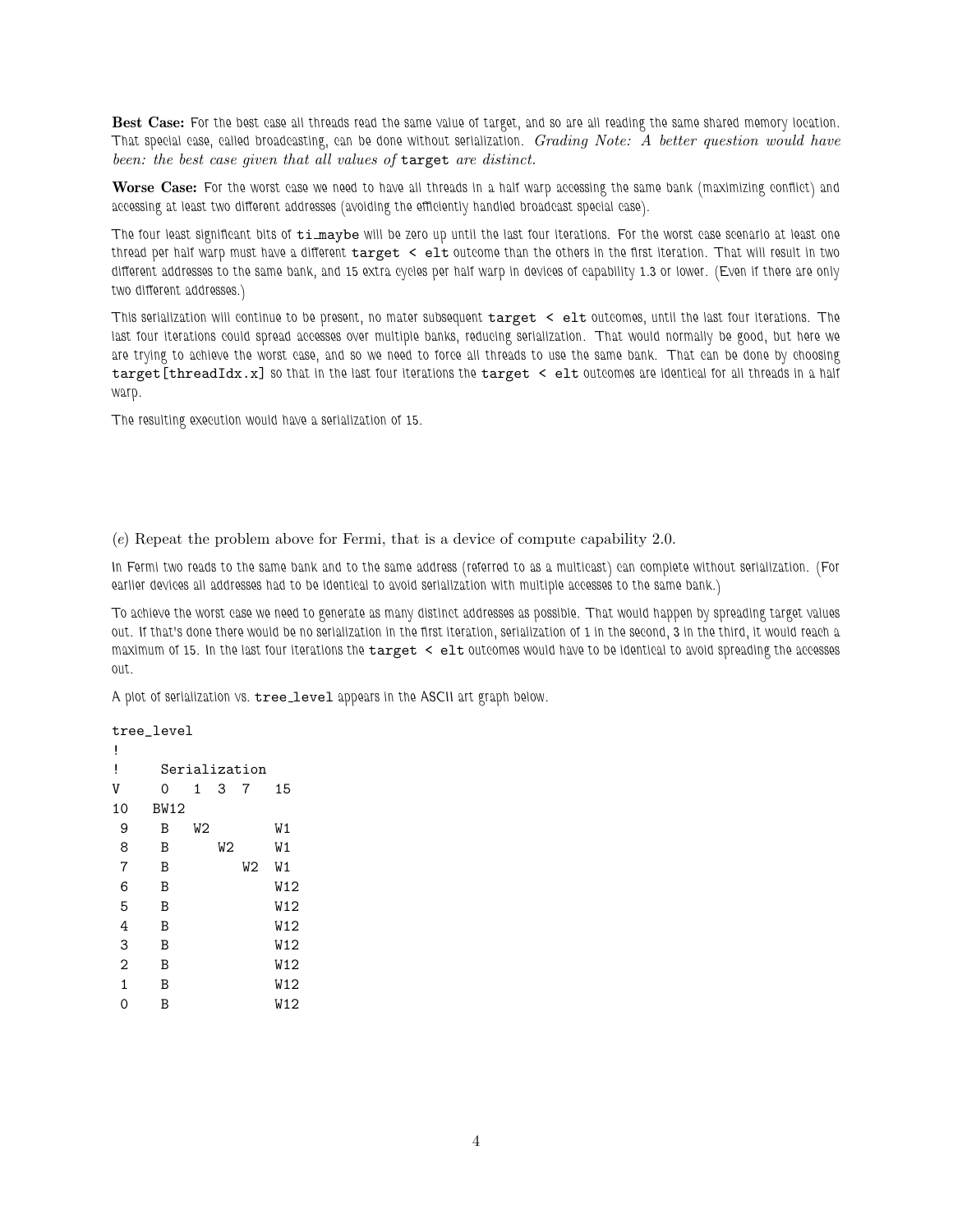Problem 2: [15 pts] The code below can suffer from branch divergence when run on a device of CC 1.3. Suppose that without branch divergence core utilization would be 100%. That is, every core is busy with an active thread every cycle. Also suppose the code is launched in a configuration with block size  $128 \times 3 = 384$ , and 128 threads find a value of 0 for my\_plane, 128 threads find a value of 1 for my\_plane, and 128 threads find 2.

```
__device__ void diverge(int tsize)
{
  const int idx = blockIdx.x * blockDim.x + threadIdx.x;
  const float4 my_pos = targets[idx];
  const int my-plane = planes[idx];
  float distss = 0;
  for ( int i=0; i<tsize; i++ )
   {
      float4 elt = table[i];float dist;
      switch ( my_plane ) {
      case 0: dist = my_pos.x - elt.x; break;
      case 1: dist = my_pos.y - elt.y; break;
      case 2: dist = my_pos.z - elt.z; break;
      }
      distss += dist * dist + 1.0f / dist;
   }
 results[idx] = distss;
}
```
(a) With the distribution of my\_plane values given above, it is possible that there will be no branch divergence at all or that every thread suffers the maximum divergence. Describe the conditions necessary for each extreme.



Conditions for no divergence.

All threads in a warp get the same value of my\_plane.

 $\triangledown$  Conditions for maximum divergence.

Each of the three values are accessed by some thread in a warp.

(b) Provide an estimate of core utilization under the worst-case divergence. Several assumptions need to be stated about the code to answer this question, such as the number of instructions in various parts of the code. In terms of these provide a formula or number for core utilization.

The degree of impact of divergence on utilization depends on how much time is spend "diverged." The case statements consist of only a single subtraction, probably followed by a jump. The surrounding code would have many more instructions: 3 arithmetic operations for the distss line, 1 instruction for the load of table the loop instructions (say 3), and the instructions for the switch (say 3). The total is then 12 for the loop, of which 2 are diverged. Without divergence a path through the code would be 12 instructions, with divergence it would be  $10+3\times2=16.$  So utilization would be roughly  $\frac{12}{16}.$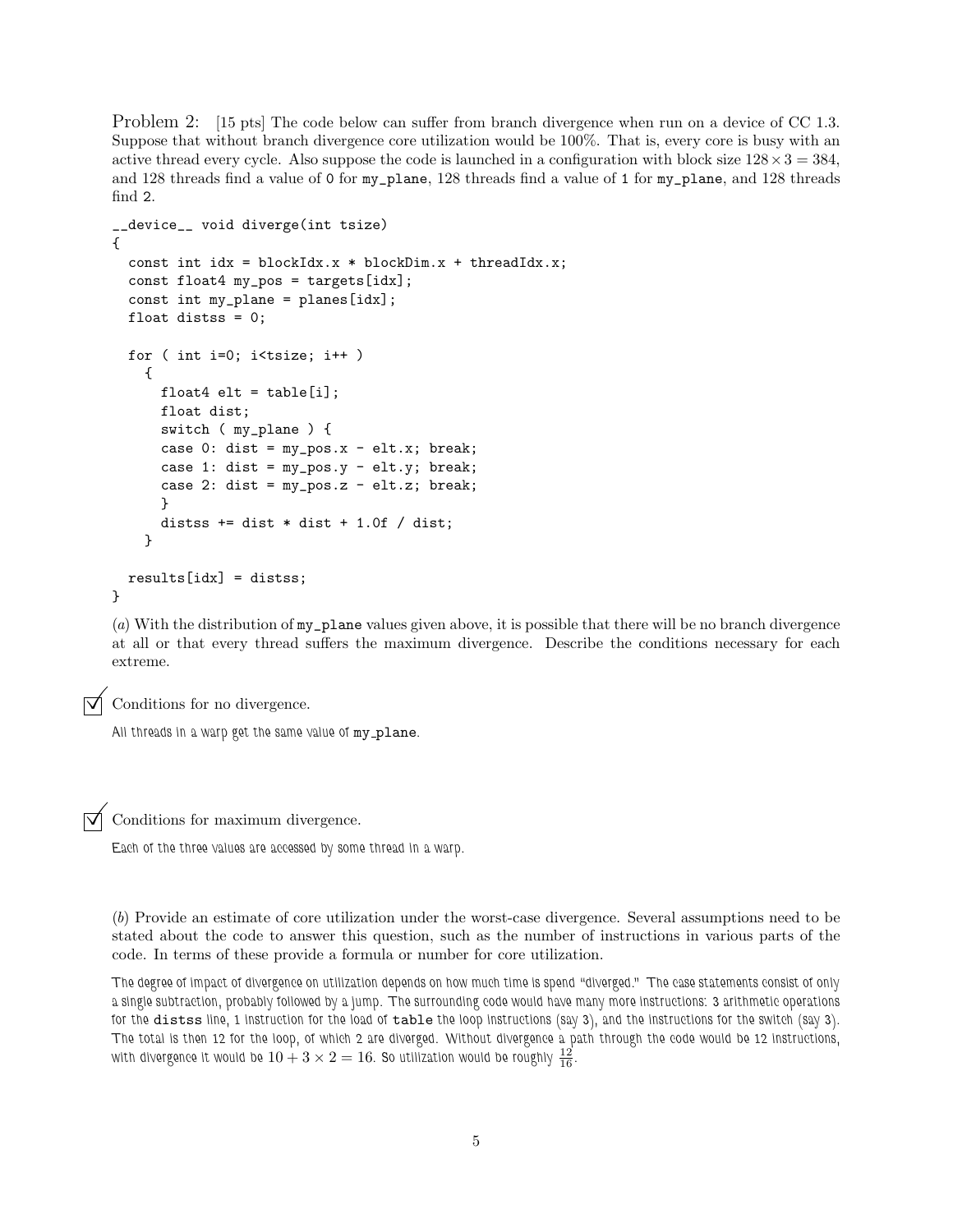Problem 3: [15 pts] The kernel below can execute two ways, if opt\_plan\_a is true then it executes the same as the code in the previous problem. If opt\_plan\_a is false, call that Plan B, then the alternative code runs which does the same computation but avoids the switch statement overhead inside the loop.

```
__device__ void
plan_a_or_b(int tsize)
{
  const int idx = blockIdx.x * blockDim.x + threadIdx.x;
  const float4 my_pos = targets[idx];
  const int my_plane = planes[idx];
  float distss = 0;
  if ( opt_plan_a )
   { // Plan A
      for ( int i=0; i<tsize; i++ )
        {
          float4 elt = table[i];float dist;
         switch ( my_plane ) {
          case 0: dist = my_pos.x - elt.x; break;
          case 1: dist = my_pos.y - elt.y; break;
          case 2: dist = my_pos.z - elt.z; break; }
          distss += dist * dist + 1.0f / dist;
        }
   } else
    { // Plan B
# define LOOP(comp) \
      for ( int i=0; i<tsize; i++ ) \setminus{ const float dist = my_pos.comp - table[i].comp; \
          distss += dist * dist + 1.0f / dist; }
      // Each case statement below executes entire loop, not just an iteration.
      switch (my_1plane ) { case 0: LODP(x); break;
                             case 1: L00P(y); break;
                             case 2: LOOP(z); break; }
   }
 results[idx] = distss;
```
## }

(a) If there is no divergence Plan B is better. Which is better if there is divergence, Plan A or Plan B? Explain.

Plan A, because with Plan B the time spent diverged will include the entire loop, not just the code in a switch case statement.

(b) Modify the code so that opt\_plan\_a is set to false if there is no divergence. The kernel must determine whether there is divergence, it can't just read a pre-computed yes/no value.

Three solutions are shown below. (They have not yet been tested so they might have syntax errors or subtle flaws.)

The best method is shown first, which uses a CUDA warp vote function, \_\_all(), in this case, which returns true if all threads in a warp call it with a non-zero value.

The second method uses an atomic AND. First, each thread converts my\_plane into a bit vector, my\_plane\_vec, in which a bit position rather than an integer value indicates the case to use. The atomic AND is used to take a bitwise and of all of a warps values of my plane vec. There will be no divergence if the value is non-zero. It is possible for hardware to implement this so that the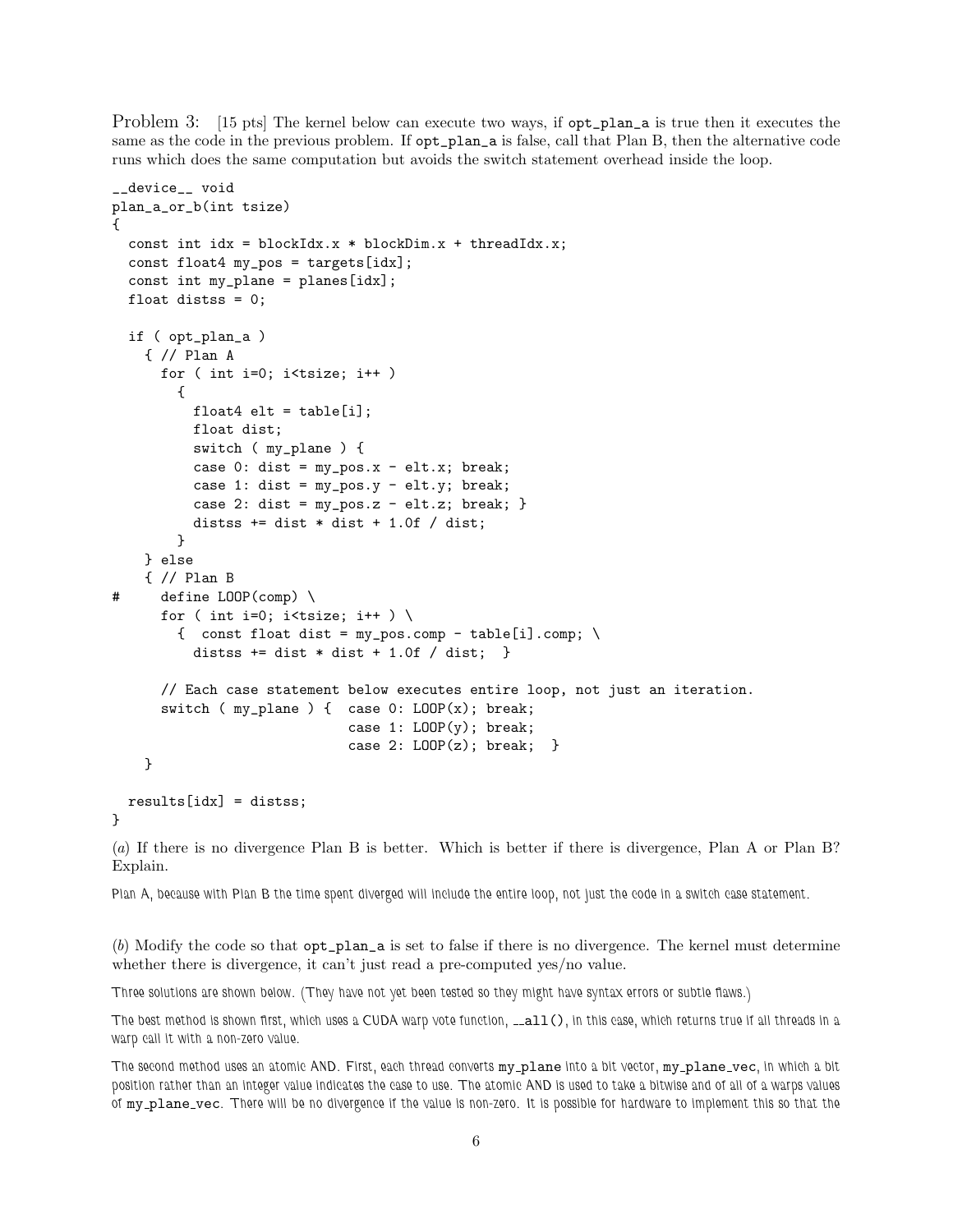atomic AND is fast, but that's unlikely. So even though the path through the code is only a few instructions, the time needed for the atomic AND will be large.

The third method iterates over all threads. It also uses the my\_plane\_vec vector, but uses 32 times more shared memory and a 32-iteration loop. Note that it doesn't matter if all threads execute the loop or just one thread per warp.

A variation of method 3 is to use a reduction tree rather than a loop. That would require just five iterations and would probably be the second fastest method.

// SOLUTION: Three methods shown.

```
// Use warp vote function to select plan.
// This is the best method.
const bool opt_plan_a =
  \_all( my_plane == 0 ) || \_all( my_plane == 1 ) || \_all( my_plane == 2 );
// Use atomic operations.
// This method would only work well if the atomic AND operation did not
// serialize the warp.
const int MAX_WARPS = 48;
__shared__ int our_planes[MAX_WARPS];
const int our_warp = threadIdx.x \gg 5;
const int my_warp_pos = threadIdx.x & 0x1f;
if (my\_warp\_pos == 0) our\_planes[our\_warp] = 0x7;
const int my_plane_vec = 1 << my_plane;
atomicAnd(&our_planes[our_warp],my_plane_vec);
const bool opt\_plan_a = our\_planes[our\_warp] == 0;// Brute force method: serially examine each thread.
const int MAX_THREADS = 48 << 5;
__shared__ int our_planes[MAX_THREADS];
const int my_plane_vec = 1 << my_plane;
our_planes[threadIdx.x] = my_plane_vec;
const int our_plane_vec = 0x7;
const int our_warp_thd_0 = threadIdx.x & ~0x1f;
for ( int i=0; i<32; i++ )
  our_plane_vec &= our_planes[our_warp_thd_0+i];
const bool opt\_plan_a = our\_plane\_vec == 0;
```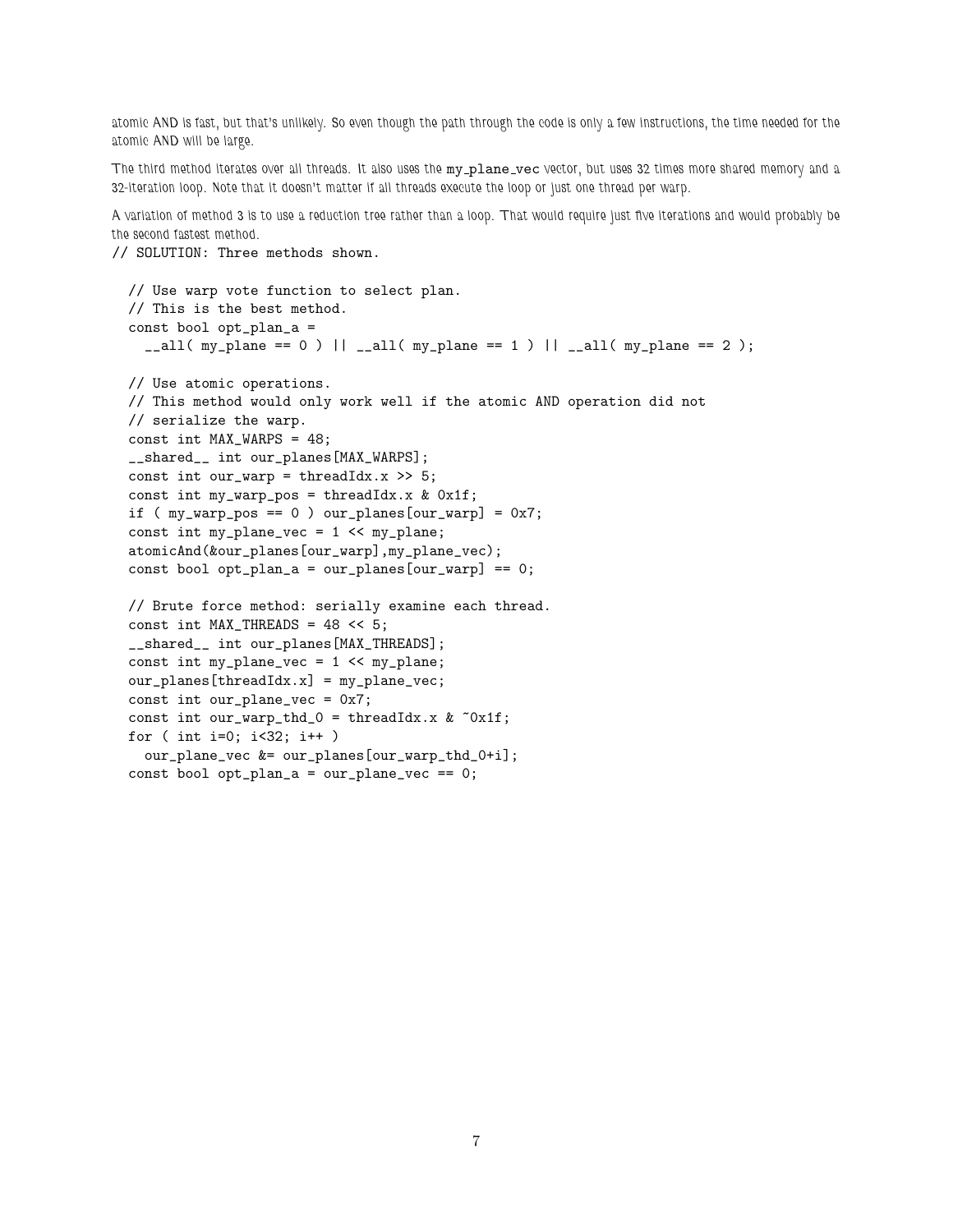Problem 4: [12 pts] Answer the following GF3 instructions.

The instructions in the GF3 can swizzle (rearrange vector components) and negate any of their vector operands. Consider an alternative design in which instructions could not swizzle and negate their operands, instead a separate swizzle instruction would have to be executed.

```
! GF3 Code
add r1, r2.yzwx, -r3.zyxw
! Alternative Design, need to call new swizzle instructions.
swizzle r12, r2.yzwz
swizzle r13, -r3.zyxw
add r1, r12, r13
```
(a) There is an obvious reason why this would reduce hardware cost (ignoring the need for more instruction memory). What is it?

The vector processor would only need one swizzle unit. That's a savings of one swizzle unit over the two that are required for a regular gf3 (one for each source operand). [Or is that three?]

(b) Why might the alternative design need fewer input and output buffers? That is, why might fewer threads be needed to attain full efficiency? *Hint: Think about how the number of threads is chosen.* 

In the real gf3 all source operands pass through a swizzle unit, so it's likely one of the pipeline stages consuming a cycle of latency. In the alternative design that stage is no longer present, swizzling would be performed by a functional unit in the same position in the pipeline as, perhaps, the floating-point arithmetic unit.

Therefore in the alternative design pipeline latency might be one cycle shorter and so there is one cycle less of latency to cover. The number of threads is chosen to cover latency and so one less thread would be needed. With one less thead one needs one less input and output buffer.

(c) The following gf3 question is unrelated to the two above. The design of the gf3 limited the number of vertex attributes to 16. Describe why the following statement is not fully true: "Increasing the number of attributes to 32 would require more data transfer time (or instead bandwidth) slowing the processing of all vertices while only providing a functional benefit to vertices using more than 16 attributes."

In the gf3 there is no need to transfer data for attributes that don't change. Therefore code that did not use the new attributes (or did not change them frequently) so there would be no additional data transfer and so no additional data transfer time.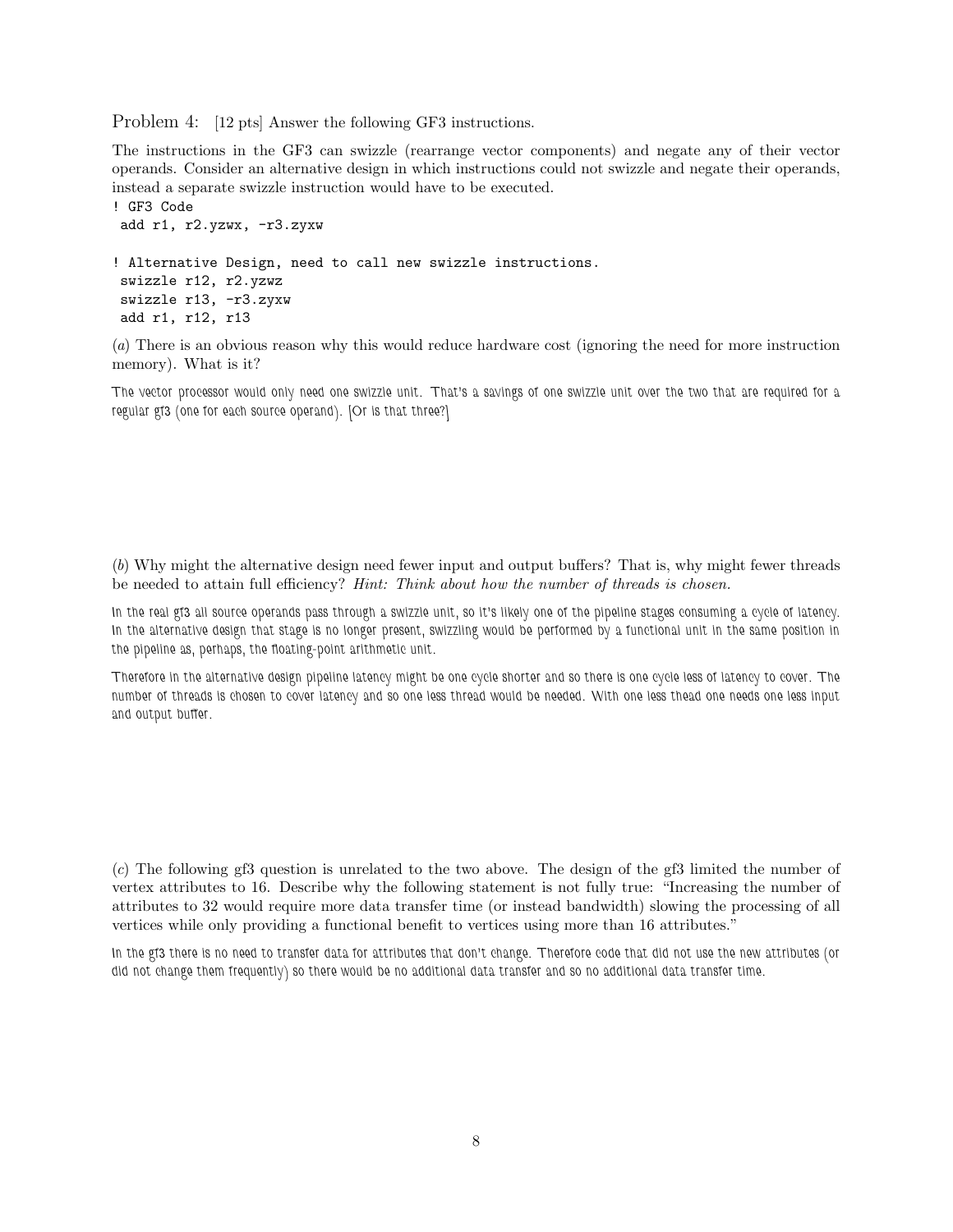Problem 5: [8 pts] Answer each texture-related question below.

(a) Explain why long lines appropriate for a CPU cache is not the best organization for a texture cache.

Texture access typically has 2-dimensional spatial locality, meaning that if texel  $(s, t)$  has been accessed, texel  $(s, t + \delta)$  or  $(s + \delta, t)$ might soon be accessed, where  $\delta$  is the distance between texels. Let A denote the address of texel  $(s, t)$ . Then  $(s, t + \delta)$  might be at address  $A + 1$ , but it might also be at address  $A + W$ , where W is the width in texels of the texture (or the texture tile). Suppose a cache line were the size of 16 texels. A CPU-like cache would bring in texels  $(s, t)$  to  $(s + 15\delta, t)$ , but a texture cache would bring in several rows of texels:  $(s, t - \delta)$  to  $(s + 3\delta, t - \delta)$ ,  $(s, t)$  to  $(s + 3\delta, t)$ ,  $(s, t + \delta)$  to  $(s + 3\delta, t + \delta)$ , and  $(s, t+2\delta)$  to  $(s+3\delta, t+2\delta)$ . Note that the location of the demand-fetched texel,  $(s, t)$ , within the cache line (or lines) depends on the texel memory address.

(b) The texture mipmap level can be chosen in a vertex processor or a fragment processor. Explain why higher quality results are obtainable if a mipmap level is chosen in a fragment processor.

The mipmap level is based how much of the texture image a pixel covers. Consider a textured triangle with one vertex close to the viewer and the others far away. For the vertex close to the viewer we want a low MIPMAP level (larger texture image at that level), for the distant vertices we want a high level (small texture images).

If the MIPMAP level were chosen in the vertex processor and could not be changed during interpolation, then it would be too high or too low, depending on whether the near or far vertex was used. If the MIPMAP level is too high then the texture will look blurry, if it's too low there will be sampling artifacts (for example, a picket fence might not be visible). If the MIPMAP level can be interpolated or chosen in the fragment shader, then it will be appropriate for the fragment being rendered.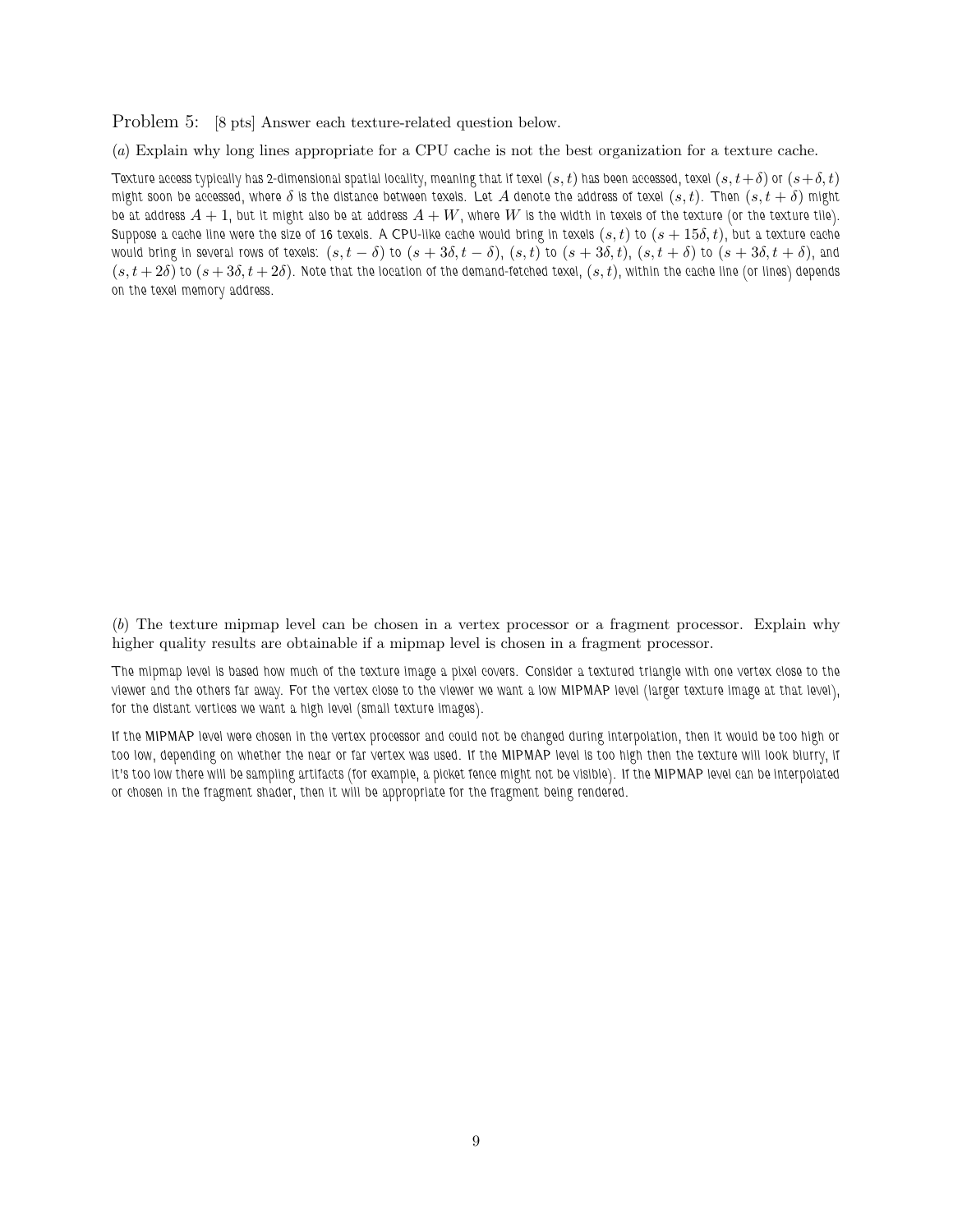Problem 6: [12 pts] Answer each question below.

(a) Based on the g80 organization and the precedent of gf3, we expect that frequently changing the transformation matrix may slow down execution, whereas frequently changing the color of a vertex would not slow down execution. Why do we expect a matrix change to slow down execution whereas changing color does not. In your answer consider a case in which each vertex has a different color, but the transformation matrix is changed once every eight vertices.

By design of OpenGL the transformation matrix is part of the state, data associated with the whole program (or rendering context, to be precise), whereas color is an attribute, something associated with an individual vertex. Enough storage is needed so that each vertex can have a full set of attributes, whereas all vertices share state. If state is changed we must wait for all of the vertices using the old state to complete before we can change the state. This results in a delay.

(b) Consider a GPU microarchitecture like the g80 except that a warp has only 8 threads. Other things are unchanged, in particular, an SM still has 8 cores and instruction latencies are unchanged. Each cycle the scheduler chooses a different warp to execute. (On the g80 and gt200 a new warp is chosen every four cycles.)

How might the 8-thread warp affect hardware cost or clock frequency?

The scheduler now has to choose a warp every cycle rather than every four cycles. That might take more hardware. For example, the warp scheduler needs to check which warps are ready to execute. On the g80 it can do so using hardware that can check  $\frac14$  of the threads, using it on four successive cycles. If it had to issue a warp every cycle it would have to scan all threads every cycle, requiring more hardware to do so and possibly taking more time.

(c) In the GTX 8800 (and similar GPUs) frame buffer update is performed by separate raster op processors (rops). The rops are not programmable and so we are stuck with the frame buffer update options provided. For example, we might want to update the frame buffer red channel with  $a_c r_c + (1 - a_c)a_f r_f$ , where  $a_c$  and  $r_c$  are alpha and red-channel values for the fragment with the smaller z value and  $a_f$  and  $r_f$  are alpha and red-channel values for the fragment with the larger z value. There is no such update option in OpenGL and won't can't implement it in a fragment shader because one can't read the frame buffer. (The fragment shader knows it's values of  $a, r$ , and  $z$  but it does not know if they are the close or far set.)

Why not let the fragment shaders read the frame buffer in GPUs such as the GTX 8800 series?

Frame buffer updates need to be atomic. That means that a particular fragment has to have exclusive access to a pixel (frame buffer location) from the time it reads it (retrieving, perhaps,  $z$  and stencil values), until the time it updates it (perhaps a new  $z$  value and colors).

This duration of this exclusive access is short if the update is done from the raster processor, because that is located close to the memory port. The operation (and exclusive access) can start when the data arrives and will be short in scope both because of the proximity of the data and because the range of operations is restricted.

In contrast, exclusive access would last much longer if it were granted to code running on the multiprocessors. Data would have to be transferred back and forth between the raster processor and stream processor, perhaps adding tens of cycles or more. But what would be much worse would be the code on the multiprocessors having to wait for global memory access or otherwise taking a long time. The effect of that would be to block other shaders trying to write the same pixel, causing a backlog. There is also the issue of a much lower pixel write rate.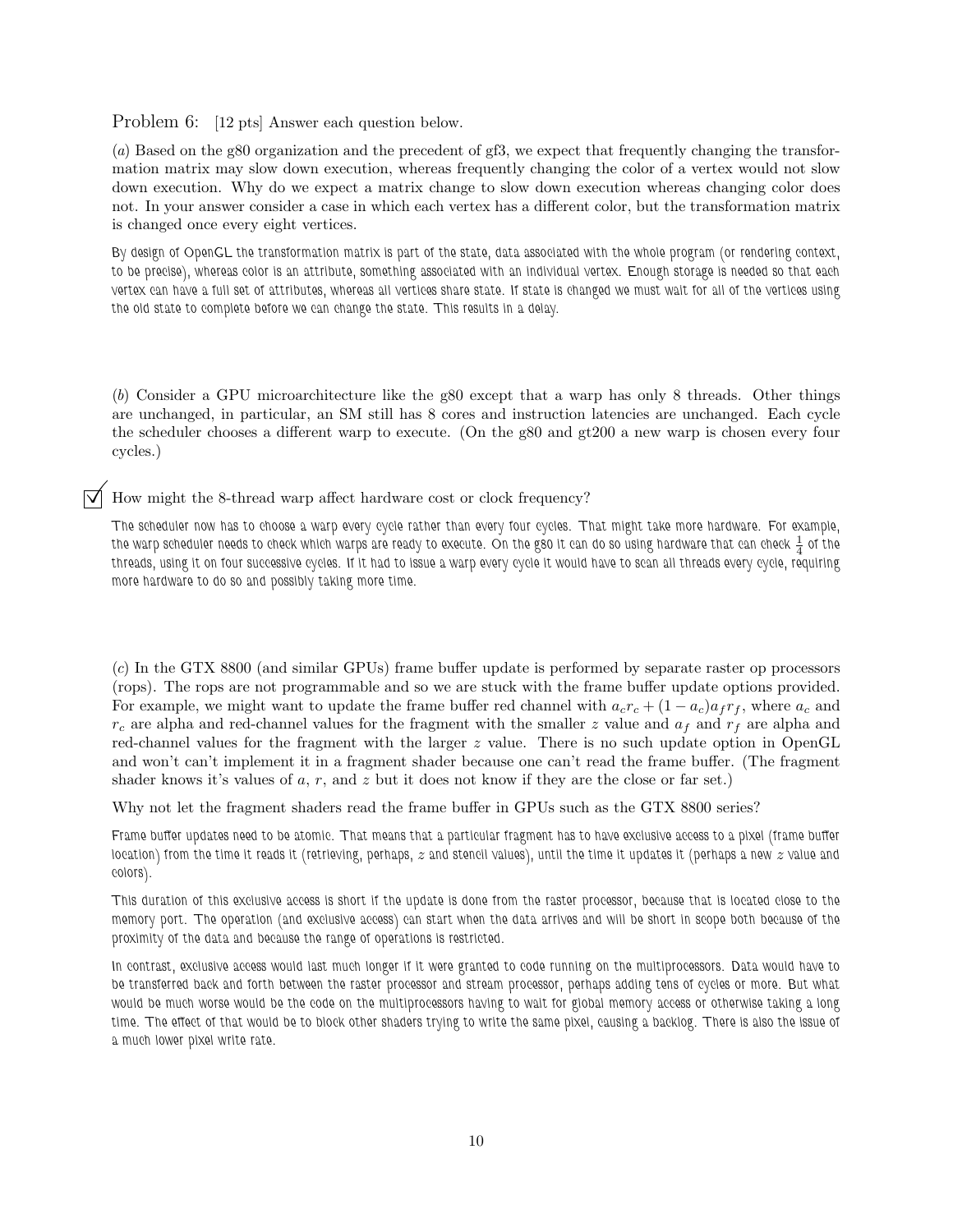Problem 7: [10 pts] Two code fragments appear below, one using a triangle strip, the other using individual triangles. Both render the same triangles. Comment on the amount of benefit realized by using triangle strips and explain why there is benefit or why there isn't benefit.

```
// Using individual triangles
glBindBuffer(GL_ARRAY_BUFFER,gpu_coor_buffer_individual_triangles);
glVertexPointer(3,GL_FLOAT,sizeof(pCoor),NULL);
glBindBuffer(GL_ARRAY_BUFFER,0);
glEnableClientState(GL_VERTEX_ARRAY);
glDrawArrays(GL_TRIANGLES,0,num_v_individual_triangles);
glDisableClientState(GL_VERTEX_ARRAY);
```
// NOTE: Either this code runs or the one above, not both.

```
// Using triangle strips
glBindBuffer(GL_ARRAY_BUFFER,gpu_coor_buffer_triangle_strip);
glVertexPointer(3,GL_FLOAT,sizeof(pCoor),NULL);
glBindBuffer(GL_ARRAY_BUFFER,0);
glEnableClientState(GL_VERTEX_ARRAY);
glDrawArrays(GL_TRIANGLE_STRIP,0,num_v_triangle_strips);
glDisableClientState(GL_VERTEX_ARRAY);
```
 $\overrightarrow{\mathsf{q}}$  Benefit for GPU / CPU communication, reason.

With a triangle strip all but four vertices are part of three triangles. A vertex sent just once as part of a strip would have to be sent three times when rendered as individual triangles. Therefore, data communication is reduced by two thirds.

 $\triangledown$  Benefit for vertex shader workload, reason.

The vertex shader is run on each vertex. There are nearly one third as many, so the vertex shader workload is reduced by two thirds.

Benefit for fragment shader workload, reason.

Since the exact same triangles are rendered, the same fragments will be generated. There will be no change in workload. (Except perhaps for shared edges.)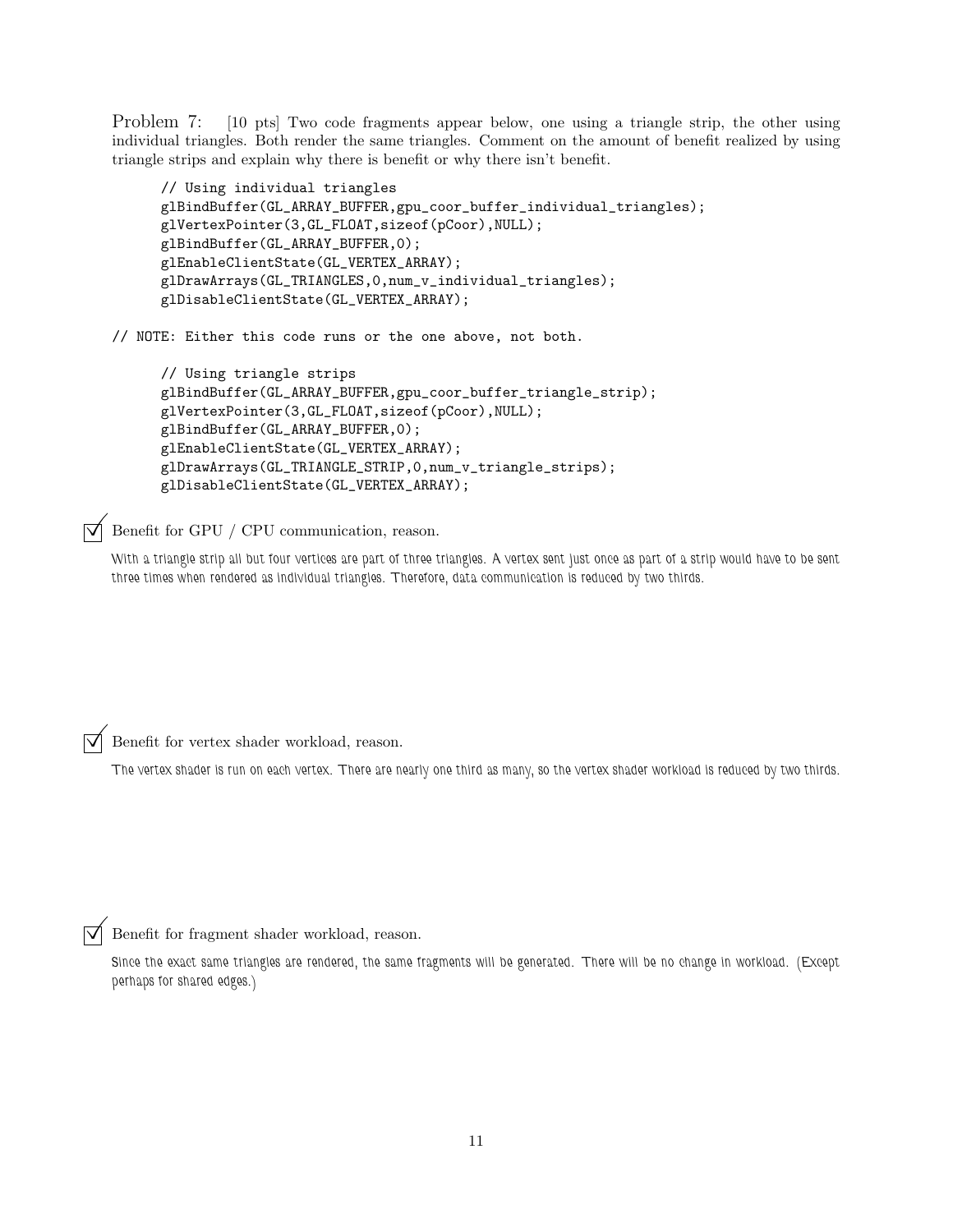Problem 8: [12 pts] Below are CUDA code fragments followed by generated PTX code. Describe the problem revealed by the PTX and how the code might be improved using this info.

(a) The CUDA code below does something reckless (or foolish or overly trusting), but the PTX code shows that the compiler was smart, avoiding the problem. // CUDA

const float3 pos1 = xyz(balls\_x.position[bidx1]); const float radius1 = balls\_x.position[bidx1].w; const float3 vel1 = xyz(balls\_x.velocity[bidx1]); // PTX Code ld.const.u64 %rd11, [balls\_x+0]; add.u64 %rd12, %rd10, %rd11; ld.global.v4.f32 {%f1,%f2,%f3,%f4}, [%rd12+0]; .loc 3 1029 0

```
ld.const.u64 %rd13, [balls_x+16];
add.u64 %rd14, %rd10, %rd13;
ld.global.v4.f32 {%f5,%f6,%f7,_}, [%rd14+0];
```
 $\triangledown$  Explain, what the compiler did.

// Solution

The compiler used one 4-element vector load instruction to get values for pos1 and radius1, even though the CUDA code showed them as two separate array accesses.

 $\overrightarrow{v}$  Modify the PTX code, showing how a less capable compiler would not save the user from reckless coding.

```
// PTX Code
ld.const.u64 %rd11, [balls_x+0];
add.u64 %rd12, %rd10, %rd11;
ld.global.v4.f32 {%f1,%f2,%f3,_}, [%rd12+0];
ld.global.f32 %f4, [%rd12+12];
.loc 3 1029 0
ld.const.u64 %rd13, [balls_x+16];
add.u64 %rd14, %rd10, %rd13;
ld.global.v4.f32 {%f5,%f6,%f7,_}, [%rd14+0];
```